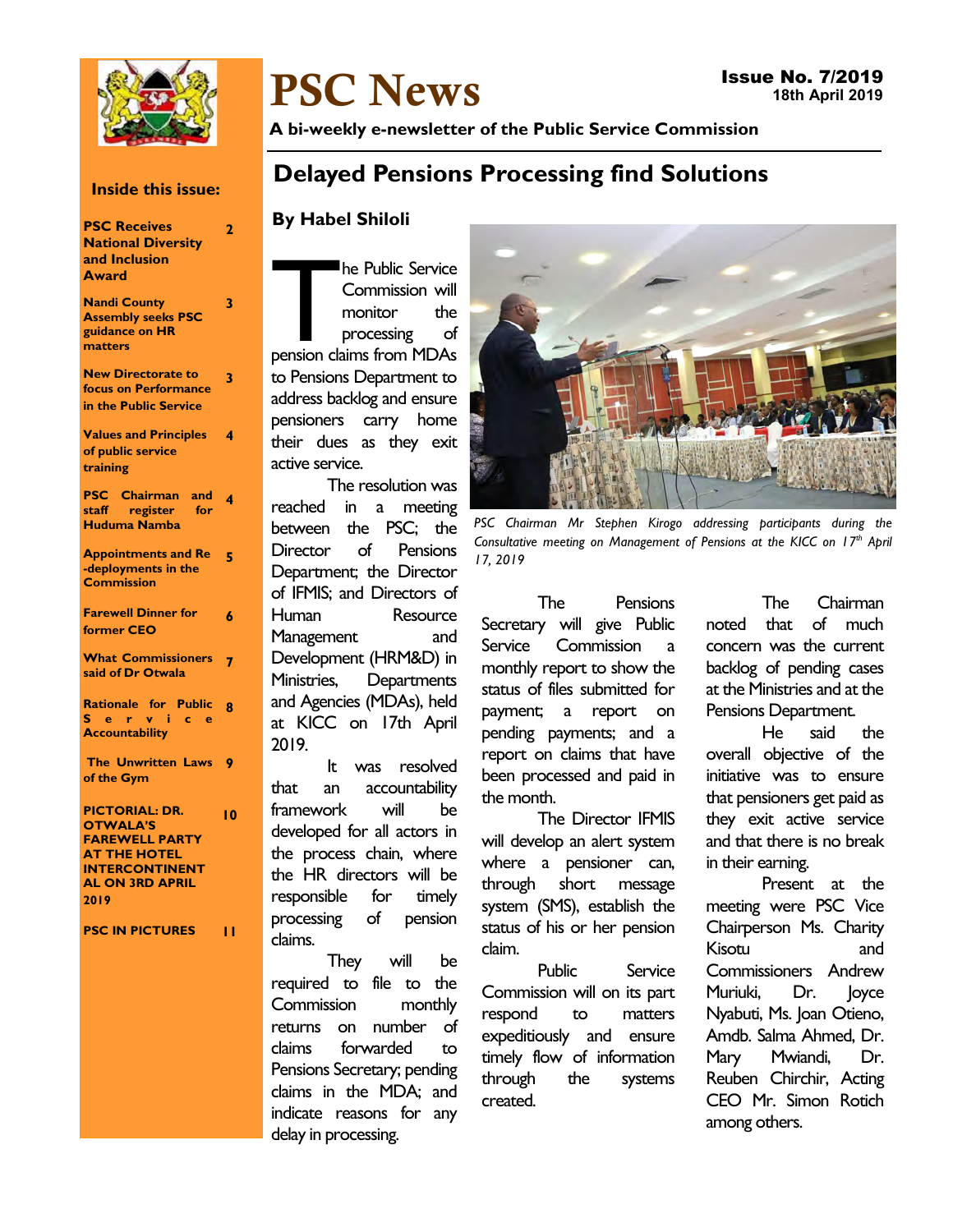## The National Diversity and Inclusion Award



The Director Establishment & Management Consultancy Ms Cindy Songole receives the Certificate of Recognition on behalf of PSC during the DIAR Awards ceremony at the Safari Park Hotel on 12th April 2019

#### By Pauline Muriuki

 $\begin{bmatrix} 1 \\ 2 \end{bmatrix}$  and  $\begin{bmatrix} 1 \\ 1 \end{bmatrix}$ he Public Service Commission (PSC) was recognized as one of the 10 most diverse and inclusive Commissions among public service institutions in the past one year.

The National Cohesion and Integration Commission, and Daima Trust made the pronouncement during the National Diversity and Inclusion Award and Recognition (DIAR) 2019 Gala Dinner, on Friday 12th April 2019 at the Safari Park Hotel, Nairobi.

Daima Trust CEO Mr. James Maina said the DIAR Awards are organized to set stage for national conversation about diversity and inclusion; inspire action on inclusion of people living with disability and youth; inspire a sense of patriotism, respect and appreciation of cultural and ethnic diversity for lasting peace and cohesion among Kenyans.

They also set stage for discussion on the business case for diversity and inclusion and the need for gender equality; create a platform for public-private partnership in driving the diversity and inclusion agenda; and raise the profile of and multiply champions of diversity and inclusion in Kenya.

DIAR recognizes, celebrates and honors Individuals, Corporates, NGOs, and government agencies who champion for the inclusion of persons with disability and the youth, It also recognizes, ethnic inclusion champions as well as gender equality champions.

The theme for DIAR Awards 2019 was "Making Inclusion an Everyday Reality – Celebrating your Inclusion Successes".

Public Service Commission was represented by Director Establishment & Management Consultancy, Cindy Songole; Deputy Directors Browne Kutswa and Wesley Kipng'etich, of Public Communication, and Compliance & Quality Assurance respectively; and Ag Deputy Director HRM Mr. Gilbert Nyandiga;

Others were Assistant Directors Paul Maki, Francis Lemarkat, Judy Walubengo and Habel Shiloli, of Legal Services, Recruitment & Selection, Compliance and Quality Assurance, Recruitment & Selection and Public **Communication** respectively.

"The DIAR Awards are organized to set stage for national conversation about diversity and inclusion; inspire action on inclusion of people living with disability and youth" James Maina.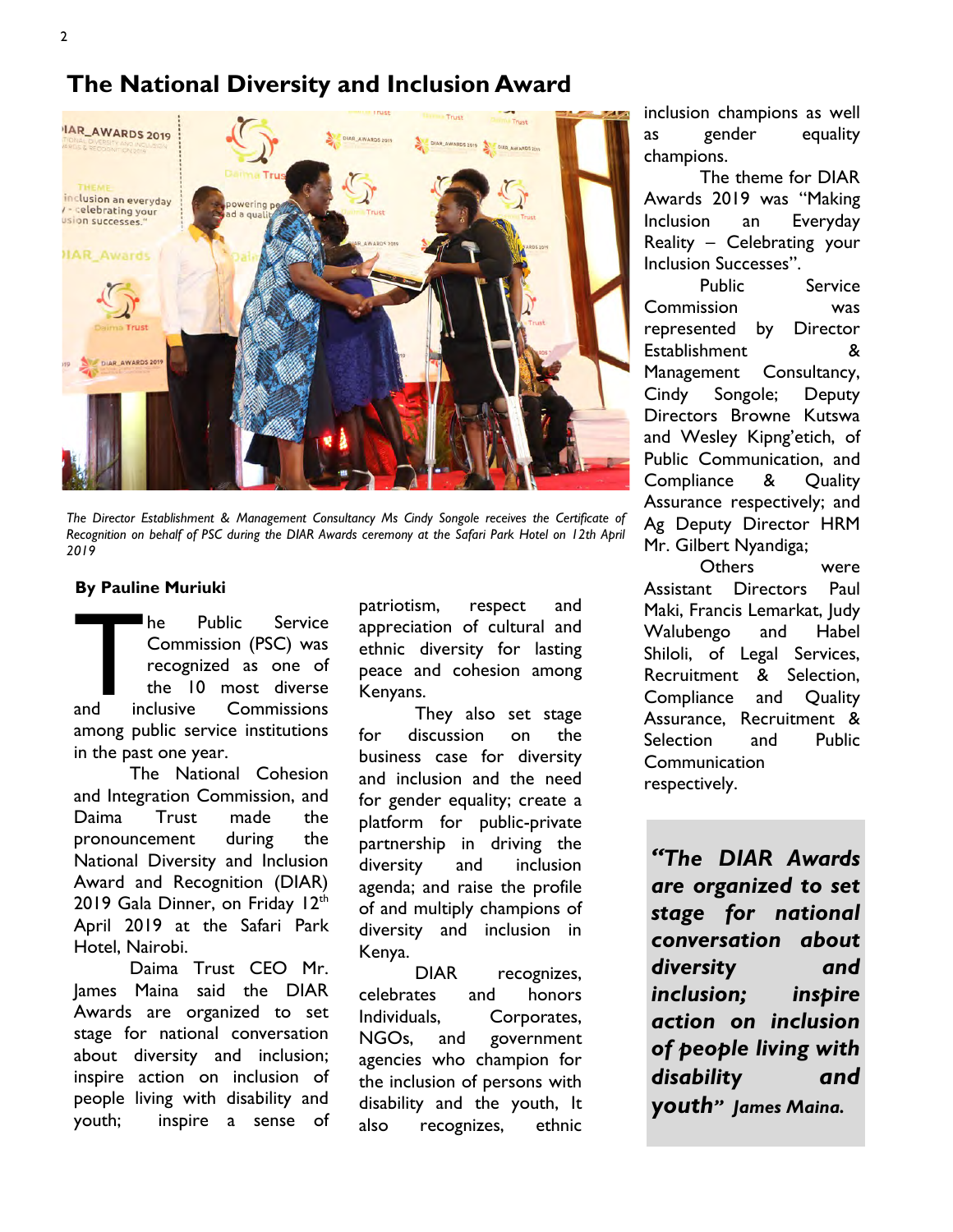## Nandi County Assembly seeks PSC guidance on HR matters

#### By Pauline Muriuki

team<br>Cour<br>PSC last week. team from the Nandi County Assembly seeking guidance on HR matters was hosted by

The consultative meeting held on 11<sup>th</sup> April 2019 discussed among other pertinent issues: challenges in handling promotion of officers seconded to county Assemblies by Transition Authority occasioned by qualification disparities, lack of guidelines on promotion of officers, guide on career progression of officers, best practices on engagement of casual laborers, and on appointment and remuneration of HoDs and Directors.

To address challenges in promotion of officers seconded by Transition Authority to County Assemblies, it was resolved that officers who were erroneously placed at higher grades be considered to be on salary personal to self. It was agreed that further consultations be done with the Salaries and Remuneration Commission (SRC). On the matter.

The team was also advised that appeals on HRrelated matters should be submitted to the Commission within the given timeline .

Regarding employment of casual labourers, Commission advised the County Assembly to strictly adhere to the provisions of the Employment Act, 2007.

In order to tackle the issue of remuneration of Heads of Departments and Directors, the County Assembly was advised to use the SRC circular and also consider reviewing its structure in line with the PSC Guidelines on Establishment of Offices and Review of Structures.

The County Assembly Service Boards (CASBs) were encouraged to continue engaging the Commission on related matters.

The exercise was spearheaded by the Directorate of Establishment and Management Consultancy Services (E&MCS) Director Ms. Cindy Songole in a meeting that was also attended by Assistant Directors Ms. Christine Baari and Mr. Jeremiah Kagwe, and Principal Human Resource Management Officer Ms. Janet Kipchoge.

The Nandi County Assembly Service Board was represented by the Director Human Resource Management, Mr. Henry Tarus and Member, County Assembly Board, Dr. Abraham Mulwo.

Schedule 4 of the Constitution gives the Public Service Commission mandate to build capacity and offer technical support in human resource challenges experienced in the County Governments and the entire public service in general.

## New Directorate to focus on performance improvement in the Public Service By Sylvester Obong'o

The Public Service Commission<br>has created a new Directorate<br>of Performance and Service<br>Delivery Improvement that<br>will drive a Results Agenda in the public he Public Service Commission has created a new Directorate of Performance and Service Delivery Improvement that service.

Based on the Strategy for Public Service Delivery Improvement, the Directorate will ensure a strategic and integrated approach to performance management in order to improve public service delivery or outcomes desired by the citizens.

It will also be expected to ensure alignment of tools and coordination of performance improvement plans and activities in the public service.

The Directorate has been tasked with the development of a citizen -driven public service delivery strategy by defining strategic public service performance priorities; ensuring alignment and accountability; institutionalizing a performance culture in the public; and making performance improvement sustainable.

Specifically the department will among others develop and create a common understanding and approach to strategic performance management in the public service; develop strategies for institutionalization of performance management in the public service; and develop and support Implementation of policies and strategies for improving service delivery in the public service.

The Directorate will seek to entrench a Performance Management Culture at all levels of government as a first step and a key pillar in the Commission's wider strategy of improving public service delivery by establishing service-wide momentum for performance, productivity while building sustainability mechanisms of programmes and initiatives.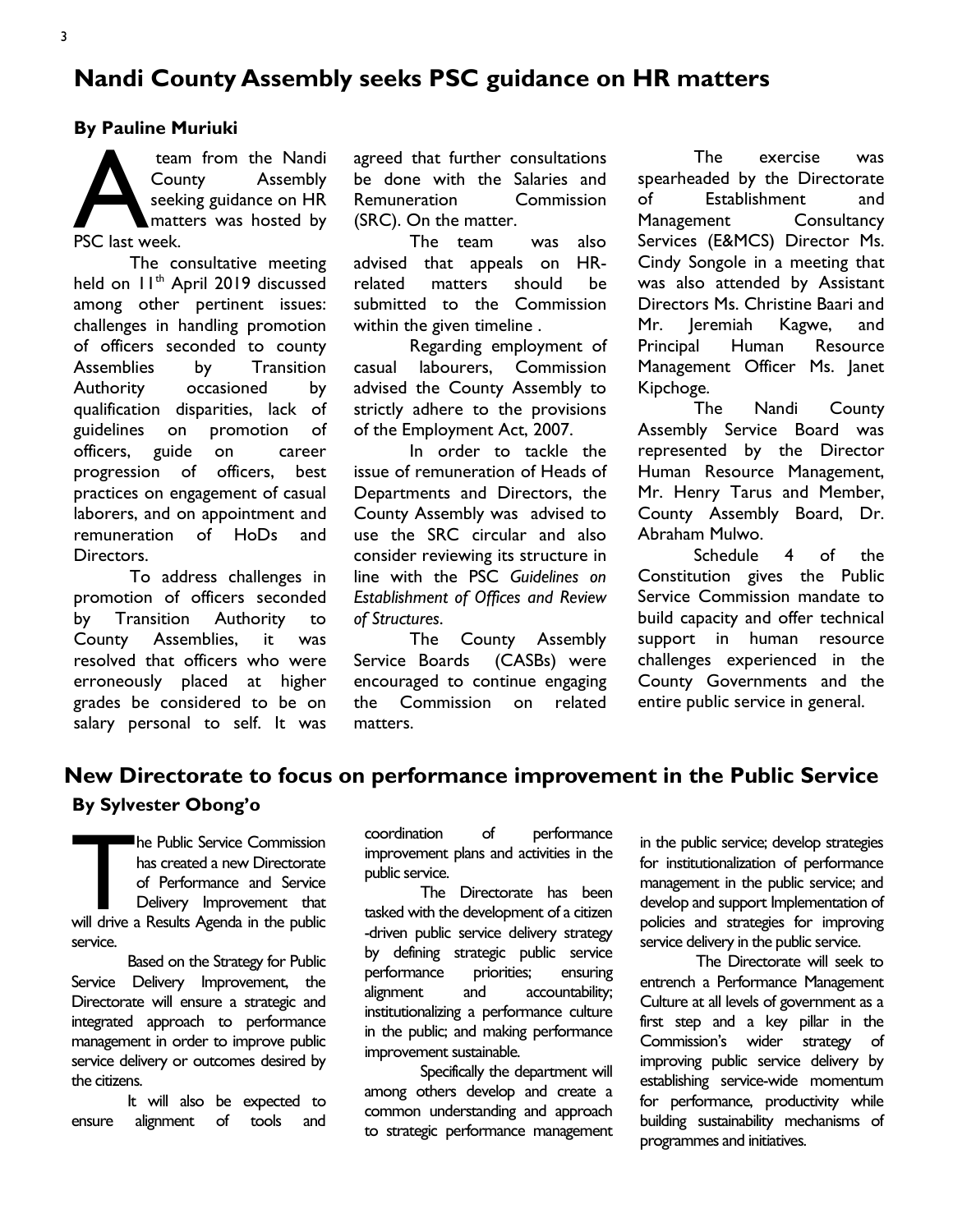## Values and Principles of Public Service training

#### By Badi Khamis



one-day in-house training for PSC secretariat staff, on constitutional obligation as public servants kicked-off on Tuesday  $16<sup>th</sup>$  at Commission

House.

The sessions of between 30 and 40 participants are meant to sensitize PSC staff on the importance of adhering to the Public Service Values and Principles as provided for in Article 234 of the Constitution 2010.

The program was organized by PSC's Compliance and Quality Assurance (C&QA) Directorate, and

will run up to 25th April 2019. In a memo addressed to staff notifying them of the program, Acting CEO Mr. Simon Rotich highlighted the Code of Conduct and Ethics as one of topics to be covered.

"It is critical for staff to identify risk areas and actively manage potential impact posed by them as they carry their day to day duties," read the memo.

Speaking during the opening session, the Acting Deputy Director HRM Mr. Gilbert Nyandiga, informed staff that PSC is the custodian of all regulations, hence the importance of enlightening them before the same is rolled out to the mainstream Public Service.



Deputy Director C&QA Mr. Wesley Kipgetich addressing staff during the Sensitization program on values and principles of Public Service

"It's core for each one of you to uphold the Values and Principles of Public Service" he said.

Deputy Director C&QA Mr. Wesley Kipngetich in his remarks emphasized the importance of the program to the staff in straightening their overall conduct and strengthening their integrity as public servants.

"It's a while since a similar program was conducted for the staff; the sensitization timing is

opportune," said Wesley.

Some of the National Values and Principles of Governance are, Good Governance, Integrity, Transparency and Accountability.<br>Other

areas covered during the sensitization are Wealth Declaration and Risk Management.

### PSC Chairman and staff register for Huduma Namba

The Public Service Commission<br>Chairman Mr. Stephen Kirogo<br>led Commissioners and<br>Secretariat staff in Huduma<br>Namba registration on 16<sup>th</sup> April he Public Service Commission Chairman Mr. Stephen Kirogo led Commissioners and Secretariat staff in Huduma 2019 at Commission House.

The Acting CEO, Mr. Simon Rotich who was among those registered had earlier requested the Ministry of Interior and the Department of Registration of Persons to set up a camp at the Commission House to facilitate convenient registration of PSC staff. PSC staff turned out in

large numbers to register. Many expressed their gratitude to the Ag. CEO for the convenience they enjoyed.

"I took only 10 minutes to register, but it would have taken me almost 30 minutes if I was to go to a designated registration point" said Hellen Sirima, a staff member.

Everyone living in Kenya is required to have Huduma Namba. During registration, one is required to give their physical, biometric, and demographic details. The details will be saved in Integrated Identity Management System (NIIMS).

Huduma Namba will enable the government to provide efficient services.



PSC Chairman Mr Stephen Kirogo registering for Huduma Namba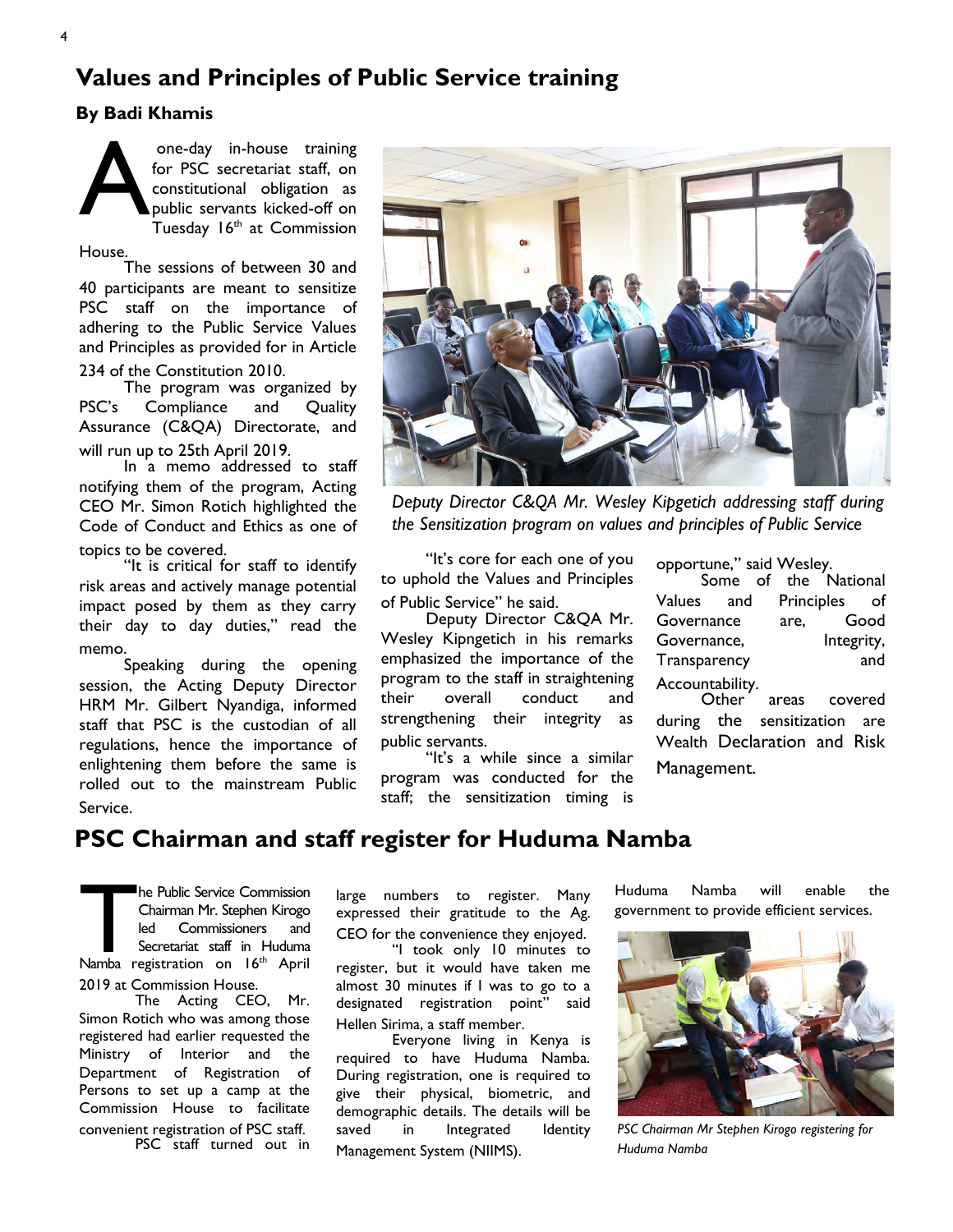## Appointments and Re-deployments in the Commission



Mr. Remmy Mulati Nambuchi Acting Deputy Commission **Secretary** Mr. Mulati has been appointed as the

acting Deputy Commission Secretary (Corporate Services). He Holds a Bachelor of Arts Degree from The University of Nairobi. In addition he has attended numerous short courses within and outside the country. He has vast experience in management of public officers both in the field of administration and central government. Owing to his nature of duties at PSC he has established a firm grasp of Human Resource Management issues mustered over time.

He is adept in policy formulation, drafting of memorandum, executive briefs and crafting of circulars.

Before his appointment he was the Director Board Management Services.

In his career as a Public Servant, he has spearheaded the drafting of the first Service Charter in the Civil Service that set the pace for the rest of the Service to emulate. He was also immensely involved during the revision of Service Regulations. He is one of the longest serving officers in PSC.



Dr. Sylvester Obongo **Director Performance** and Service **Delivery** Improvement Dr. Obong'o has been appointed

as the Director of the newly established directorate of Performance and Service Delivery Improvement. Prior to his appointment he was the Head of Research and Policy Analysis Unit under the directorate of Board Management Services.

He is an experienced public sector management specialist. He combines extensive practical experience in government, private sector and international organizations. He has worked as public servant specifically in state corporation reform for over 10 years (Treasury), Public Sector Reforms (OP- Cabinet Office) for over 13 years, as a Senior Advisor at Pricewaterhouse Coppers-Public Sector Group and on secondment to UNDP- Results for Kenyans Program. He is an accomplished trainer and facilitator in Leadership for Development, Results Based Management and Rapid Results Approach. Besides practical experience, Dr. Obong'o has a solid theoretical knowledge on public policy systems and methods gained from formal educational qualifications and regular professional development. A professional Certified Balanced Scorecard Practitioner, Dr. Obong'o attained his certification at George Washington University Graduate School. He has also been trained on Performance Management at the Witwatersrand Business School, on Leadership for Development by the World Bank Institute and has been a collaborating partner in the Greater than Great Leadership Development (L4R) Training programmes.



George Njoroge Mukabi Acting Director Board Management **Service** Mr. Mukabi has been appointed as

the Acting Director Board Management Service. He holds Bachelor's Degree in History and Government and an Executive MBA. He is a career administrator having joined the Public Service in 1989 as Assistant Secretary in the Ministry of Water Development. He Joined the Commission in 2001 as an Assistant Secretary. His duties entailed,

Preparation of Agenda for the Commission, Presentation of Agenda, Preparation of Commission Minutes. He rose through the ranks to the position of Deputy Director Board Management Services where he served until his appointment.



#### Ms. Rose Aduda Deputy Director Board **Management Services** Ms. Rose Aduda

has been deployed to the Board Management Services Directorate. She has been serving as the Deputy Director of Human Resource & administration since early 2018. Mrs. Aduda previously held the position of Deputy Director in the Directorate of Compliance and Quality Assurance. She has also handled the Discipline and Appeals Section and has immense experience and expertise in the field of human resource management.



Gilbert Oluoch Nyandiga Acting Deputy Director HRM &

# **Administration**<br>Mr. Gilbert

**Gilbert** Nyandiga has been appointed in acting capacity as the Deputy Director HRM & Administration. He holds a Bachelor of Arts Degree (Human Resource Management) and a Master of Business Administration, Human Resource Management option.

Mr. Nyandiga is a seasoned Human Management practitioner with hands-on experience spanning over 15 years.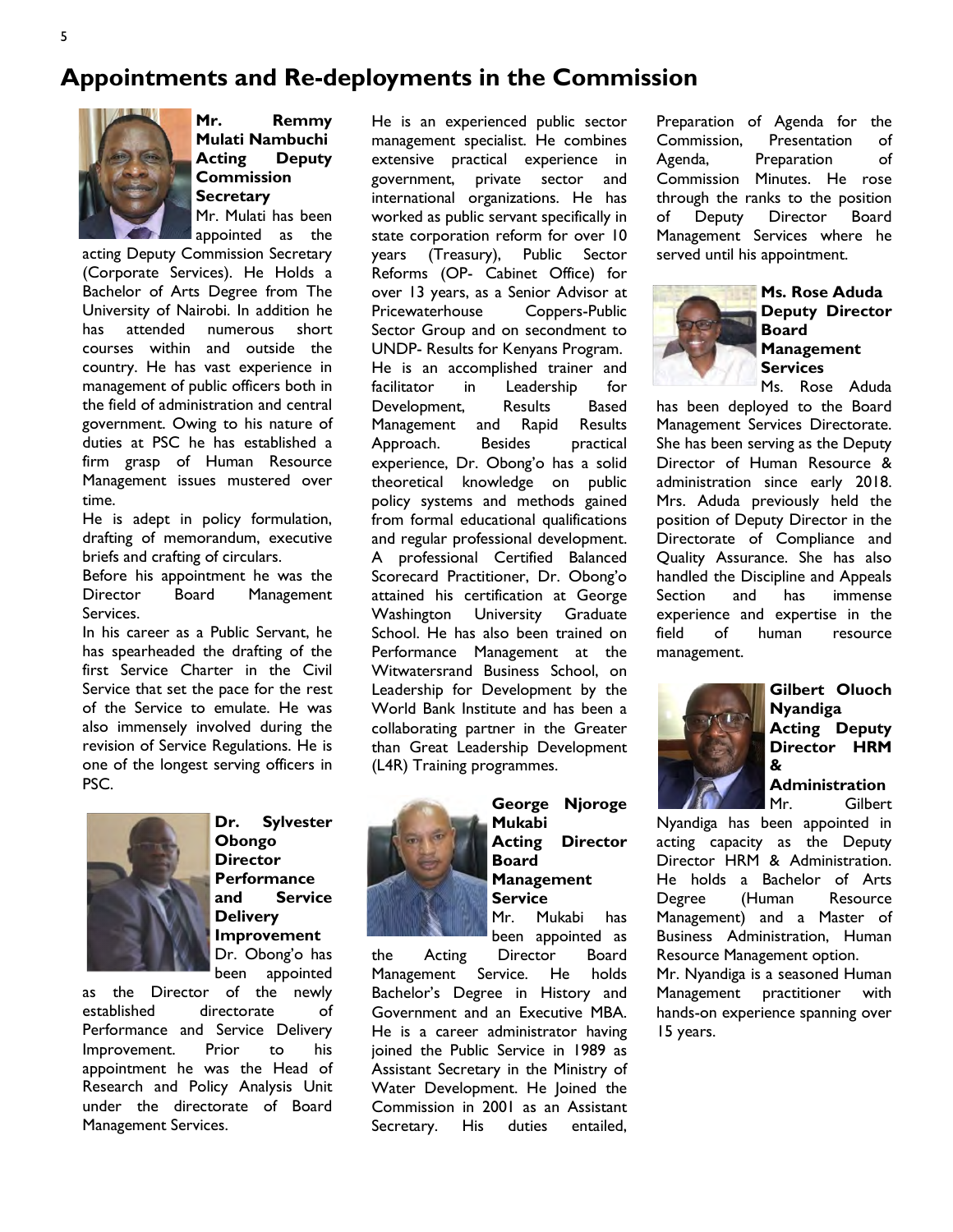## Farewell Dinner for former CEO

#### By Pauline Muriuki and Badi Khamis

The Commission gave<br>former Secretary/CEO<br>Dr. Alice Otwala a<br>warm sendoff by<br>hosting a farewell dinner in her he Commission gave former Secretary/CEO Dr. Alice Otwala a warm sendoff by honour at the Hotel Intercontinental, Nairobi on 3rd April 2019.

The event was graced by the presence of Dr. Otwala's immediate family members and friends, the PSC Chairman, Vice Chairperson, Commissioners and senior members of the Secretariat staff among others.

The Chairman, Mr. Stephen Kirogo expressed gratitude and appreciated Dr. Otwala's good demeanor and warm humanity, saying that she had been a remarkable work colleague especially in her role as Secretary/CEO of Public Service Commission.

"Alice has made great impact; she has scratched a lot of ground and everybody can see that she fought hard for them," said Mr. Kirogo. "I can confidently say that the Public Service Commission was blessed to benefit from your talent and experience for all these years," he added.

The Chairman commended Dr. Otwala for her competent six-year stewardship as Secretary of the Board that straddled across two successive boards, and successfully facilitating 269 board meetings.

"On behalf of Public Service Commission congratulate you; I can only attribute this achievement to your determination, focus and commitment to work," he said.



Outgoing PSC CEO Dr. Alice Otwala speaks during a farewell dinner hosted in her honour at the Hotel Intercontinental, Nairobi on 3rd April 2019

He appreciated Dr. Otwala for the years she served at the Public Service Commission and wished her good health and God's blessings in her new assignment.

The Commissioners, one after the other showered the former CEO with a lot of praise, describing her as a very cheerful person but very focused on delivering on the mandate of the Commission.

Dr. Otwala thanked all, including colleagues in the commission secretariat for supporting her for the 10 years she served at the Commission.

She remembered how she was mentored by her predecessor Ms. Bernadette Nzioki, who believed in her ability to handle the responsibilities of a CEO.

"Through team effort, I leave the Commission knowing that I have done the best that I was able to do," she said. "My wish for everyone is that you continue to

experience success and feel happy in whatever you do. Always remember to follow your dreams and make those dreams be part of the larger dream of the Public Service Commission," she added.

In her parting shot, Dr. Otwala said that even as she moves to the National Police Service Commission, the two Commissions remain partners "because we have one client, that is, the Kenyan people. We all serve towards achieving the goals of the mwananchi so that they feel served."

Dr. Otwala exited PSC on her appointment as Commissioner of National Police Service Commission (NPSC) in March 2019.

During the event, it emerged that Dr. Otwala had recently been appointed as Vice Chair of NPSC.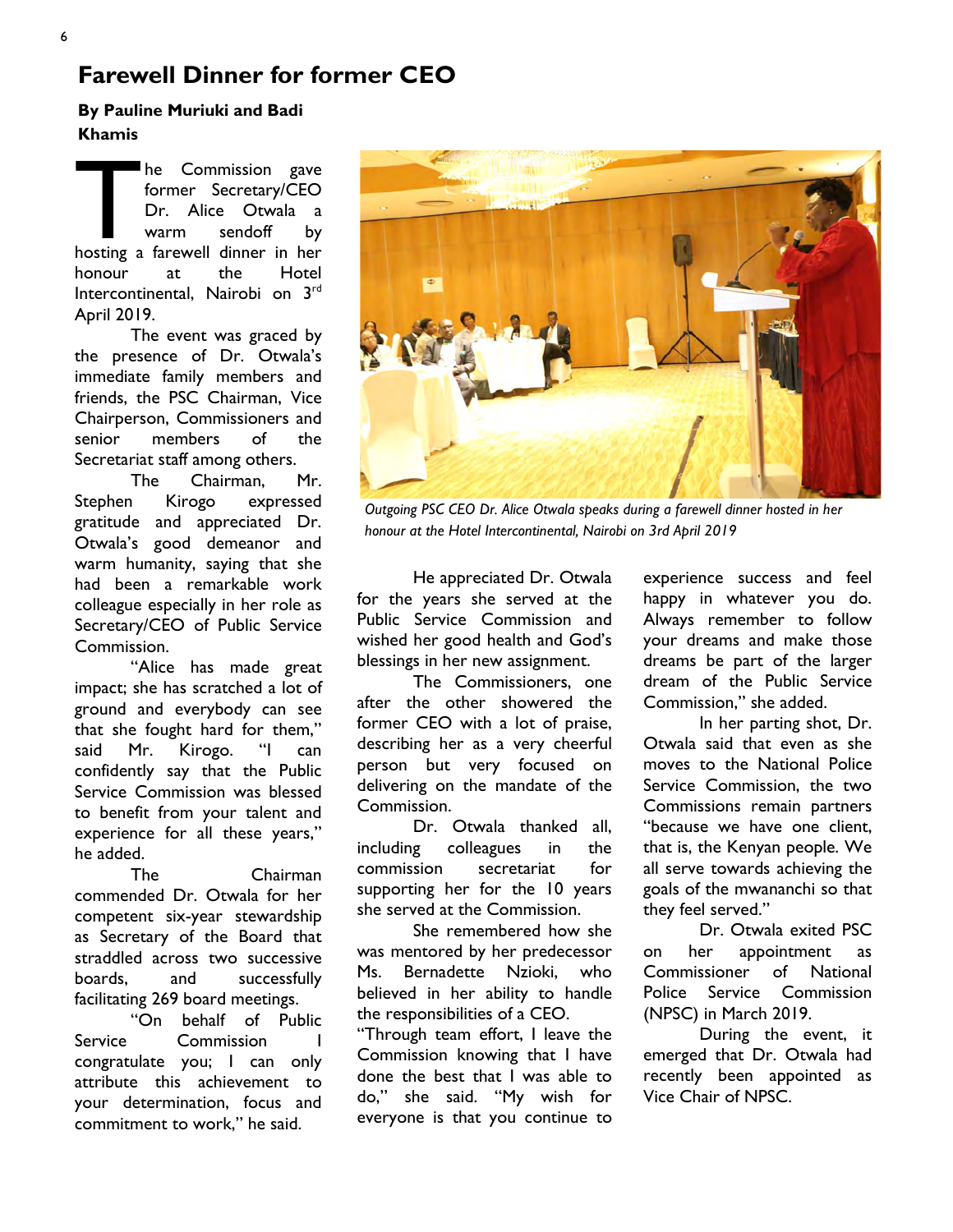## What Commissioners said of Dr Otwala

#### Vice Chair Charity Kisotu

You are really a distinguished civil servant and that (the new) team will really depend on you – it is not surprising that you are even the Vice Chair.

We are also happy because you did not leave a vacuum. You mentored and you have a very experienced secretariat. Our work is made easy as Commissioners. You are a good leader; a good leader does not leave a vacuum. We thank you because you waited for us, settled us before you left...

We pray that you continue with the same good work you did at the (Public Service) Commission. You left a good legacy. I know NPSC is waiting, and that you will leave a very big impact (there).

#### Commissioner Joan Otieno

As a commission we are very proud of you because you are an exceptional leader, a mentor. The team you left behind is a commendable team. I assure you that all is well back at the Commission. It gives me great satisfaction that you recognize, respect and value your skills and knowledge, (which are) positive attributes that you instilled in the Commission. This is very evident in the way they all discharge their duties. You did a commendable job, worked well and delivered results. The NPSC is lucky to have you. I believe you are going to turn around the place...

May God be with you even as you serve on the other side. We all belong to that big picture.

#### Commissioner Andrew Muriuki

I join fellow Commissioners in congratulating you Dr. Otwala for a well-deserved promotion that you qualified for very well. For the two months I was with you, I discovered that you knew so much that I wished to download.

You should influence the NPSC and affect them with your smile, warmth and goodness. You were always busy but whenever I asked a question, you left whatever you were doing to respond to the question and give solutions. I wish you all the best and expect that you are going to perform.

#### Commissioner Joyce Nyabuti

I congratulate (you) Dr. Otwala for your appointment.

I briefly worked with you before I left the Commission in 2007. I am really thankful for the warm welcome you extended to us from the time we arrived at the Commission. I also take this opportunity to congratulate you on your appointment as the Vice Chairperson of NPSC. As you shine in the other Commission the same is reflected to the PSC.

I am Optimistic that you will exceptionally perform in your new assignments.

#### Commissioner Reuben Chirchir

I am proud of the outgoing CEO. I did not know her well. The first time I saw her was on the internet while searching for information on the PSC website. The second time I met her was during the swearing in and what I can say, Dr. Otwala received us well and generally made us comfortable,

My words for you as you take up your new position… we know you are very professional and very experienced. Teach them how to render services to the citizens the way you did in the Public Service Commission. Introduce some aspect of professionalism in the NPSC.

I want to assure you that we will work together, and we will support you.

#### Commissioner Salma Ahmed

Madam CEO, Madam Vice Chairperson (of NPSC), we celebrate today. We are very honored to have you here today. The very first impression when I met Dr. Otwala is that she was a very Godly woman...

Another thing that struck me about you was the professionalism that we were met with when we joined PSC. I was also struck by the way the secretariat helped us during the induction. Thank you very much.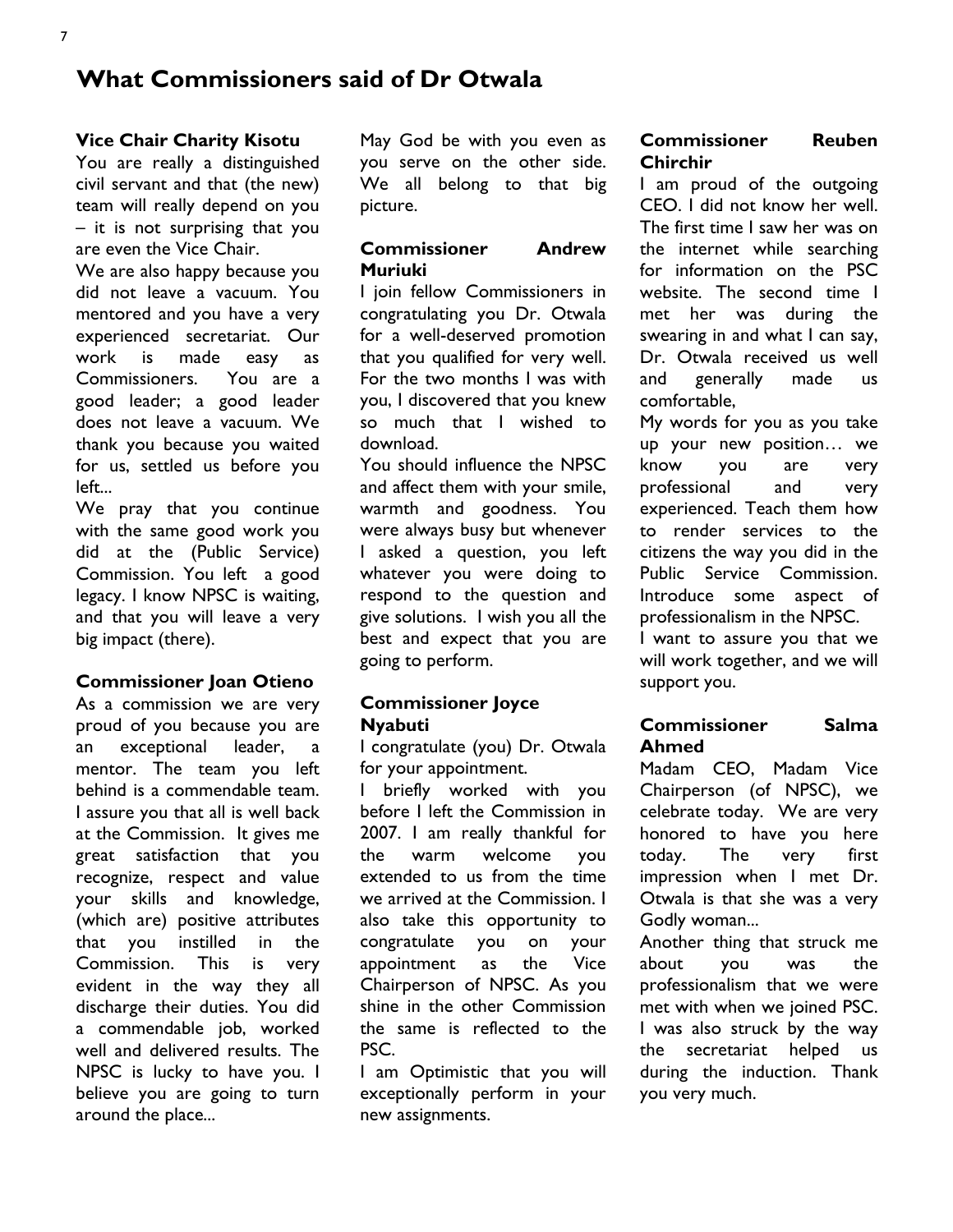## Rationale for Public Service Accountability

#### By Juma Gabriel

kpan Ntieyong in his<br>book "Public<br>Administration in<br>Accountability is a public kpan Ntieyong in his book "Public Administration in Nigeria" says Public institution's recognition and acceptance of the fact that all public officials owe and hold their positions in trust for the people.

Accountability is the basis for enforcing responsibility as it ensures responsible and transparent exercise of public powers.

This implies that those who render public service should be accountable to the people they serve. Thus, public organizations should conduct public matters, manage public funds and generate the realization of human reports in a way free from abuse and corruption, as well as upholding the rule of law.

The public sector is intricately linked to the management of state or government affairs. Management means the effective utilization of resources such as human and financial. Public service therefore exists to implement the strategic direction of the government of the day and deliver services to citizens.

Public service should be answerable to the citizens because, government activities are funded by tax payers. Public officials manage the public sector on behalf of the people. They are liable to account to the people for their

stewardship . Hence, serving in the public service becomes a great privilege.

Thus, the misuse of public power by public officers is tantamount to a betrayal of public trust. The principles & concepts key to public sector accountability include Transparency, Fairness, Integrity and Trust.

Additionally, Dr. Idah Pswarayi-Riddihough, the World Bank Country Director for Sri Lanka and the Maldives opines that good governance requires credible and trustworthy institutions built on principles of transparency and accountability.

She notes that accountability goes beyond the mere responsibility of delivery of a task or service. It also means answerability, if a service is not delivered in a timely and efficient manner, such that it becomes a burden.

Consequently, accountability

and transparency are generally considered the two main pillars of good corporate governance; and necessary adjuncts to the power that officials exercise on behalf of the citizenry.

A study on "Governance, Regimes, Corruption and Growth" by Aidt et al. (2007) of 70 countries revealed that countries with higher quality institutions experience higher growth and lower corruption. The study concludes that lack of accountability in the public

sector is the single most important factor for failures in service delivery.

Ejere Emmanuel in his article on "promoting accountability in public sector management in today's democratic Nigeria", avers that lack of accountability in the public sector creates opportunities for corruption with its attendant negative consequences.

The focus of reforming and transforming the public sector to become more efficient and effective in delivering the services remain robust. This is because an effective public service is a pre -requisite to socio-economic development of the country as envisaged in the Kenya Vision 2030.

Having in place good governance principles improves citizens trust.

The next article will review the tools for accountability that every public institution must maintain for effective and efficient service delivery.

"lack of accountability in the public sector creates opportunities for corruption with its attendant negative consequences"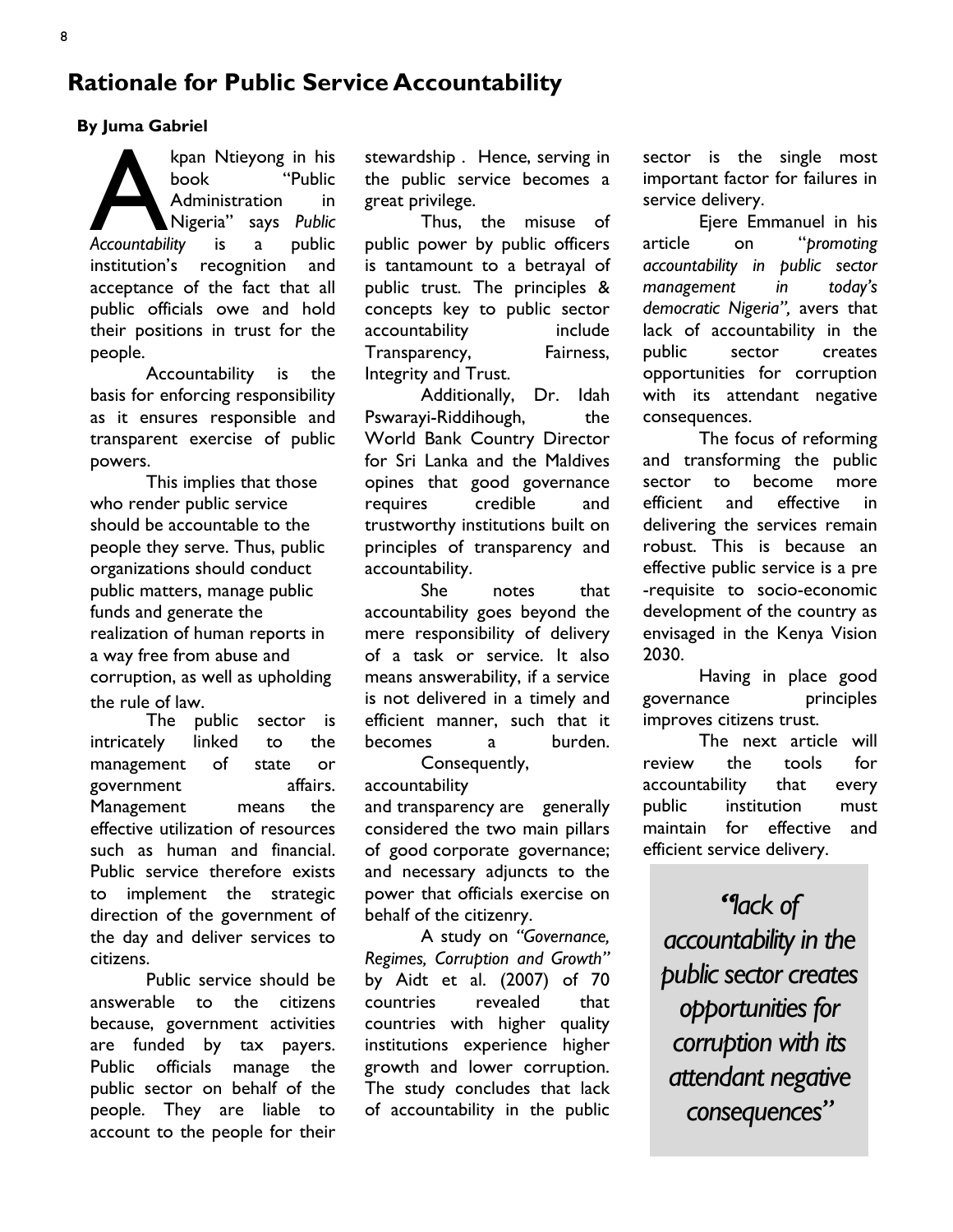## The Unwritten Laws of the Gym

#### By Kenneth Muchira and Griffins Omondi

o on<br>that he disres<br>that 'the gym. o one wants to be that hazardous disrespectful gym 'rat' that annoys so

All we need do is follow simple courtesy rules for proper gym etiquette. Most of these are actually unwritten but conventional guidelines on how best to carry ourselves around the gym to avoid being a nuisance to others.

Having worked in the gym environment as an instructor for more than a few years, here are some of things I have been able to observe on issues concerning gym etiquette.

Most people go to the gym expecting to find an instructor to get them through their training. Given the repetitive nature of exercise, after just a few weeks some individuals feel comfortable doing their routines on their own, which is fine.

The problem comes in when new members join the gym and an older member tries to show them what to do. It is the instructor's job to assist every client in the gym. He knows best the kind of exercise that fits every person.

Some people may misinterpret good intentioned spirit of older members helping as showing off. The best one can do therefore is to show to the new members who the instructor is.

It is good to always carry a towel to the gym. Although it



Mr Kenneth Muchira

feels good to sweat it out, it doesn't feel exactly the same for the next client coming to use the machine after you only to find it all wet with your sweat. Be keen to wipe every machine after using for the convenience of the next person.

Human beings are social animals. Unfortunately, the gym does not provide the most conducive environment for socialization. With the heavy lifting of machines and people panting it out at high speeds on the treadmill, the least you can do is minimize conversations until the workout session is over.

Not only is it uncomfortable trying to talk while doing your exercises, but many people find it very annoying. If you must talk to someone, it is good to wait until they are though with what they are doing, then you can approach them while they are resting.

Finally, nothing sinks in well to someone trying to



Mr. Griffins Omondi

accomplish a difficult task like a word of encouragement. Let whatever that comes out of you while in the gym be full of positivity.

Avoid complaining and preaching about how futile exercising or dieting is. Instead, talk of how hopeful you are to hit your targets this year.

Avoid telling the other person how badly off they are. Instead, fill their hearts with words of how hard you think they are trying. This will encourage them to set goals with the possibility of achieving their goals .

Kenneth Muchira & Griffins Omondi are fitness consultants at the Public Service Commission gymnasium.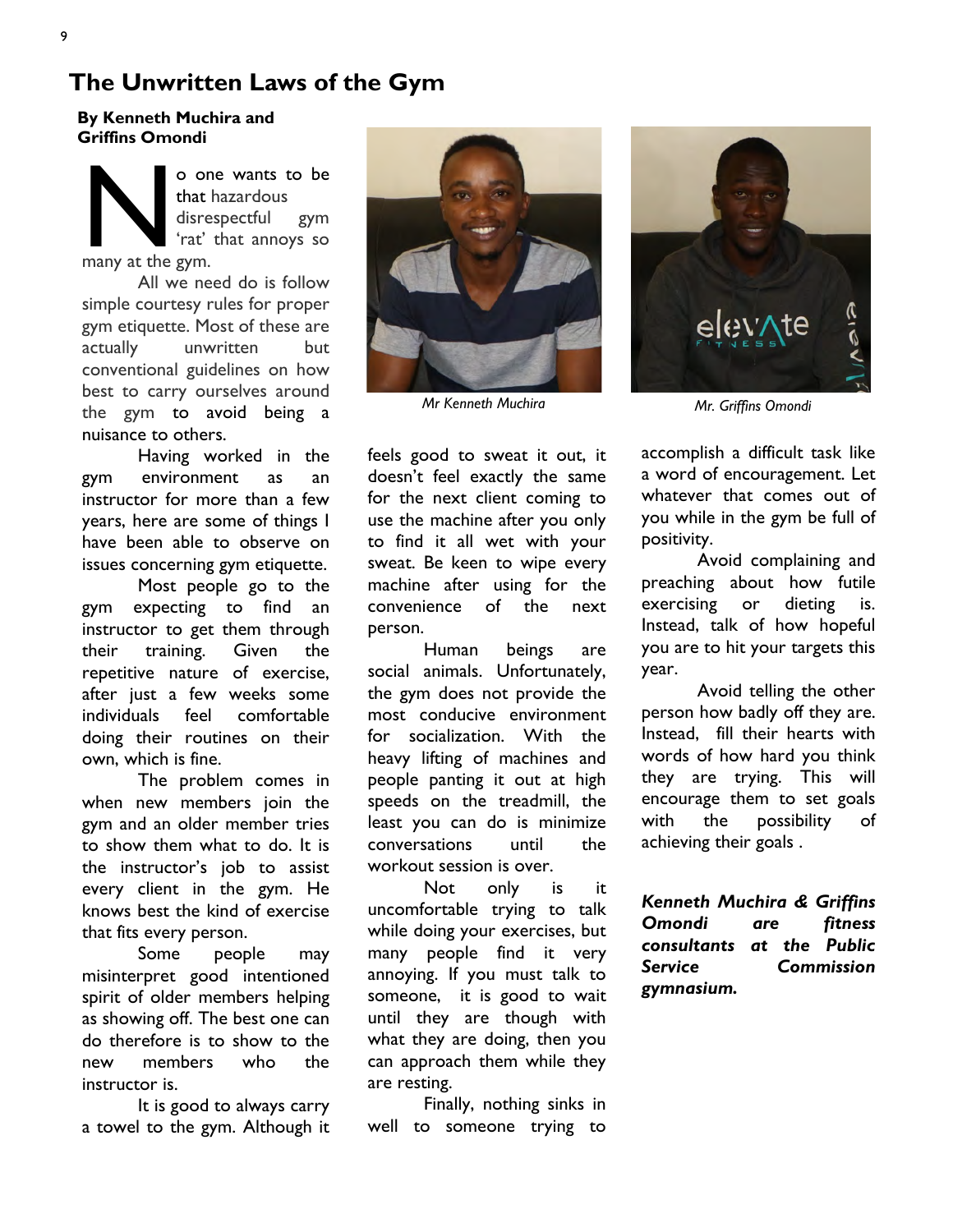## PICTORIAL: DR. OTWALA'S FAREWELL PARTY AT THE HOTEL INTERCONTINENTAL ON 3RD APRIL 2019





PSC Commissioners and staff dancing to Kayamba Africa tunes PSC Chairman Mr. Stephen Kirogo presenting a gift to the former PSC CEO Dr. Alice Otwala



PSC Vice Chairperson Ms. Charity Kisotu (Left) presenting a gift to the former CEO



Dr. Otwala talking to the Ag Deputy Commission Secretary Mr. Remmy Mulati



Dr. Otwala poses for a group photo with her immediate family members



Dr. Otwala poses for a group photo with senior PSC staff and her immediate family members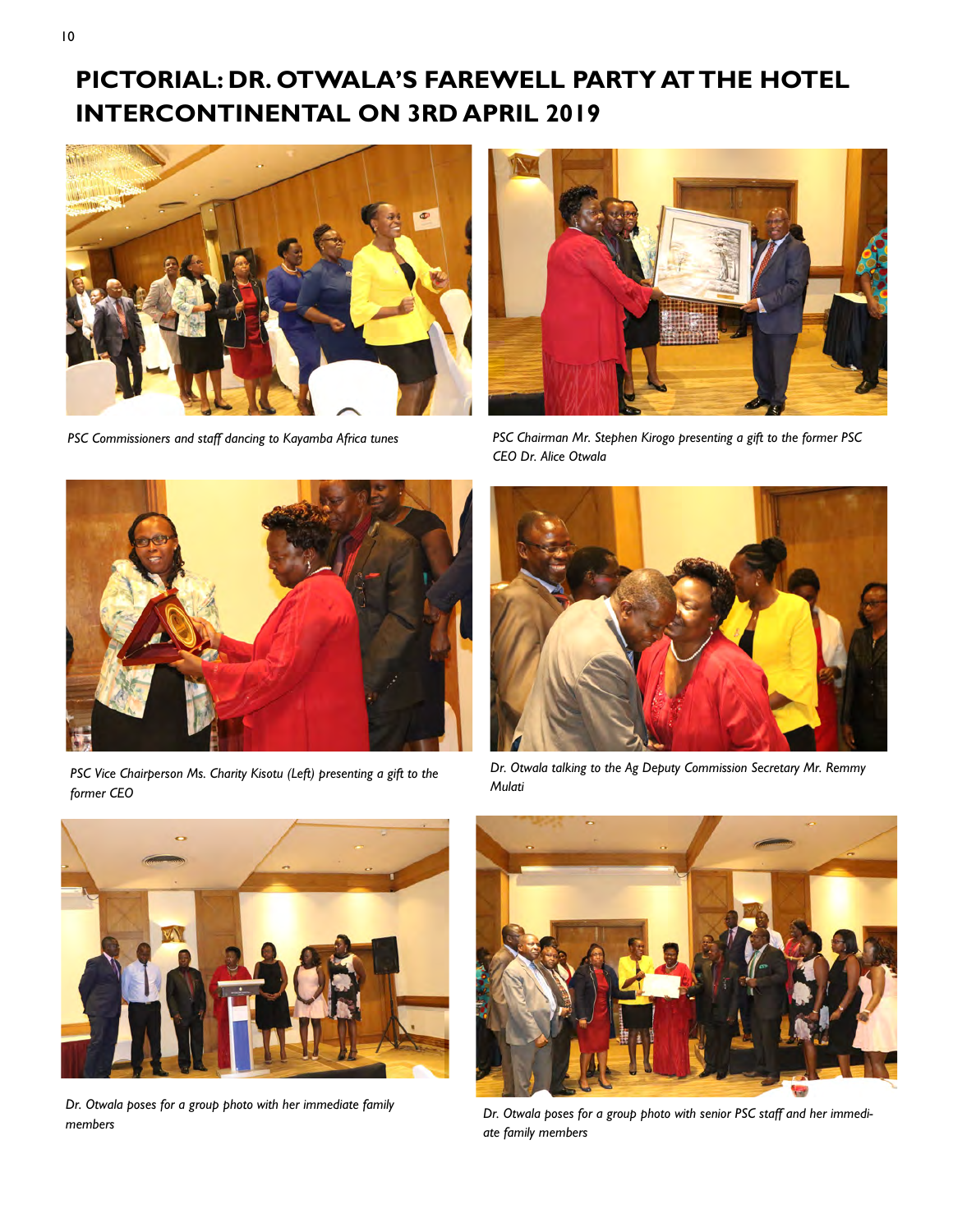## PSC IN PICTURES



Right- Ag CEO Mr. Simon Rotich registering for Huduma Namba during the launch of Huduma Namba registration at PSC

Left- Participants following the proceedings during the Consultative meeting on Management of Pensions at the KICC on 17th April, 2019





Left- Director EMCS Ms. Cindy Songole and Deputy Director C&QA Mr. Wesley Kipng'etich discuss during the DIAR Awards at the Safari Park Hotel, Nairobi

Right- Director Legal Services Ms. Jaqueline Manani (left) talking to Commissioner Salma Ahmed during a break at the Consultative meeting on Management of Pensions at KICC. Looking on is Assistant Director Legal Services Ms. Cristine Baari